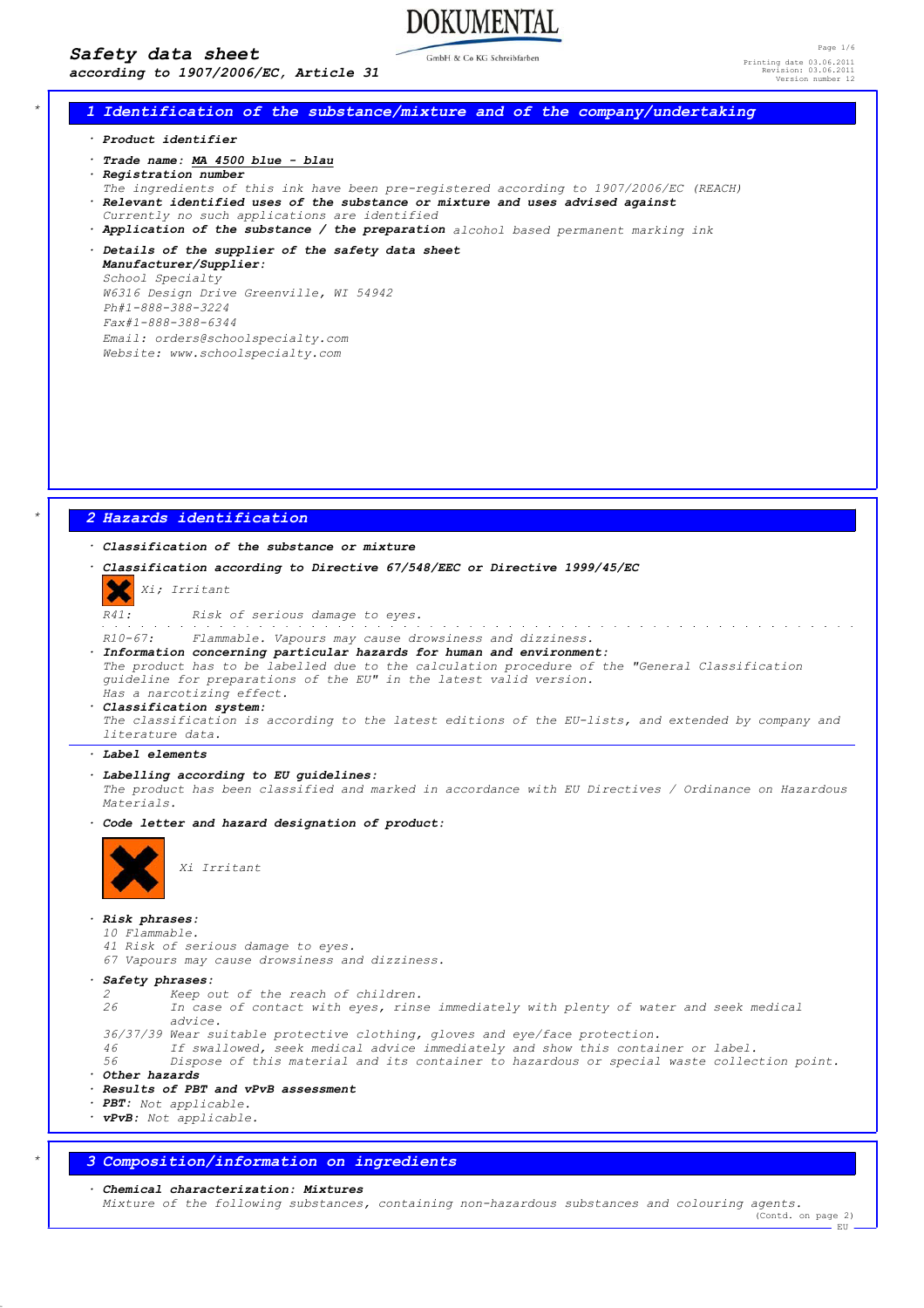# **DOKUMENTAL**

GmbH & Co KG Schreibfarben

*Trade name: MA 4500 blue - blau*

*according to 1907/2006/EC, Article 31*

*Safety data sheet*

| · Dangerous components: |                                                                                                    |              |
|-------------------------|----------------------------------------------------------------------------------------------------|--------------|
| CAS: 71-23-8            | $propan-1-o1$                                                                                      | $50 - 100$ % |
|                         | EINECS: 200-746-9 $\times$ Xi R41; $\times$ F R11                                                  |              |
|                         | R67                                                                                                |              |
|                         | $\diamondsuit$ Flam. Liq. 2, H225; $\diamondsuit$ Eye Dam. 1, H318; $\diamondsuit$ STOT SE 3, H336 |              |
| $CAS: 68411 - 04 - 1$   | C. I. Solvent Blue 51                                                                              | < 2,5%       |
| EINECS: 270-096-9       | R52/53                                                                                             |              |
|                         | Aquatic Chronic 3, H412                                                                            |              |
| $CAS: 12645 - 31 - 7$   | Phosphoric acid mono-bis-(2-ethylhexyl)-ester                                                      | < 2.5%       |
| EINECS: 235-741-0       | $C$ R34                                                                                            |              |
|                         | $\bigotimes$ Skin Corr. 1C, H314                                                                   |              |
| CAS: 6786-83-0          | C. I. Solvent Blue 4                                                                               | < 2.5%       |
| EINECS: 229-851-8       | $X$ Xn $R20/22$                                                                                    |              |
|                         | $\langle$ 1) Acute Tox. 4, H302; Acute Tox. 4, H332                                                |              |

### *4 First aid measures*

*· Description of first aid measures*

*· After inhalation: Supply fresh air; consult doctor in case of complaints.*

- *· After skin contact: Immediately rinse with water.*
- *· After eye contact: Rinse opened eye for several minutes under running water. Then consult a doctor.*
- *· After swallowing: If symptoms persist consult doctor.*
- *· Information for doctor:*
- *· Most important symptoms and effects, both acute and delayed*
- *No further relevant information available.*
- *· Indication of any immediate medical attention and special treatment needed No further relevant information available.*

#### *5 Firefighting measures*

- *· Extinguishing media*
- *· Suitable extinguishing agents: CO2, sand, extinguishing powder. Do not use water.*
- *· For safety reasons unsuitable extinguishing agents:*

*Water Water with full jet*

- *· Special hazards arising from the substance or mixture No further relevant information available.*
- *· Advice for firefighters*
- *· Protective equipment: No special measures required.*

### *\* 6 Accidental release measures*

- *· Personal precautions, protective equipment and emergency procedures Wear protective equipment. Keep unprotected persons away. Wear protective clothing.*
- *· Environmental precautions: Do not allow to enter sewers/ surface or ground water.*
- *· Methods and material for containment and cleaning up: Absorb with liquid-binding material (sand, diatomite, acid binders, universal binders, sawdust). Ensure adequate ventilation. Do not flush with water or aqueous cleansing agents*
- *· Reference to other sections See Section 7 for information on safe handling. See Section 8 for information on personal protection equipment. See Section 13 for disposal information.*

### *7 Handling and storage*

- *· Handling: · Precautions for safe handling Ensure good ventilation/exhaustion at the workplace. Prevent formation of aerosols.*
- *· Information about fire and explosion protection: Keep ignition sources away - Do not smoke. Protect against electrostatic charges.*
- *· Conditions for safe storage, including any incompatibilities*
- *· Storage:*
- *· Requirements to be met by storerooms and receptacles: No special requirements.*
- *· Information about storage in one common storage facility: Not required.*
- *· Further information about storage conditions: Keep container tightly sealed.*

(Contd. on page 3) EU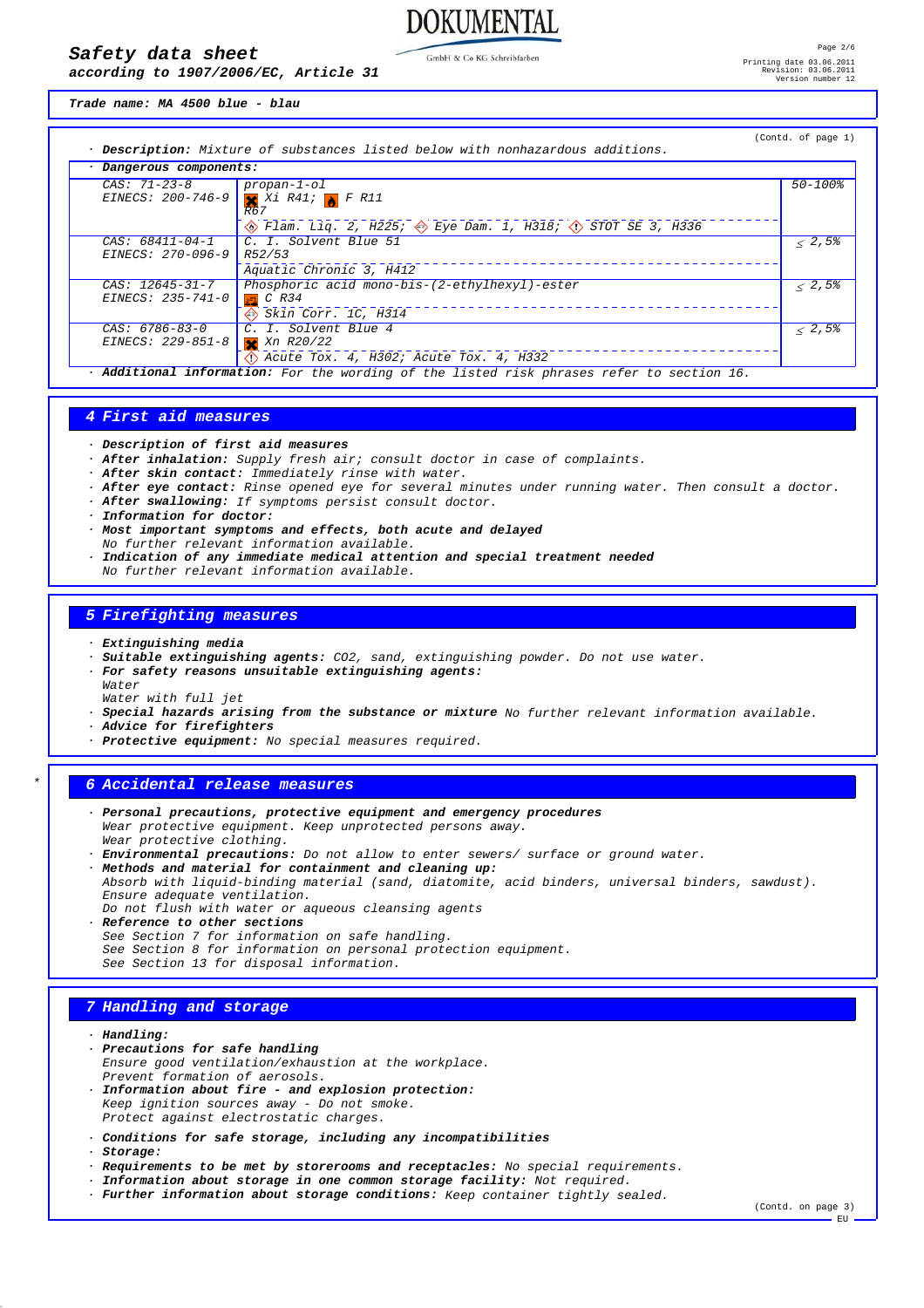**DOKUMENTAL** 

GmbH & Co KG Schreibfarben

*Trade name: MA 4500 blue - blau*

*according to 1907/2006/EC, Article 31*

(Contd. of page 2)



| Information on basic physical and chemical properties |                                    |
|-------------------------------------------------------|------------------------------------|
| · General Information                                 |                                    |
| · Appearance:                                         |                                    |
| Form:                                                 | $F1$ $ii d$                        |
| Colour:                                               | According to product specification |
| $·$ Odour:                                            | Product specific                   |
| Odour threshold:                                      | Not determined.                    |
|                                                       |                                    |
| $\cdot$ pH-value:                                     | Not determined.                    |
|                                                       |                                    |
| · Change in condition<br>Melting point/Melting range: | Undetermined.                      |
| Boiling point/Boiling range:                          | 96 ° C                             |
| · Flash point:                                        | $23^{\circ}$ C                     |
| · Flammability (solid, gaseous):                      | Not applicable.                    |
| · Ignition temperature:                               | $360^{\circ}C$                     |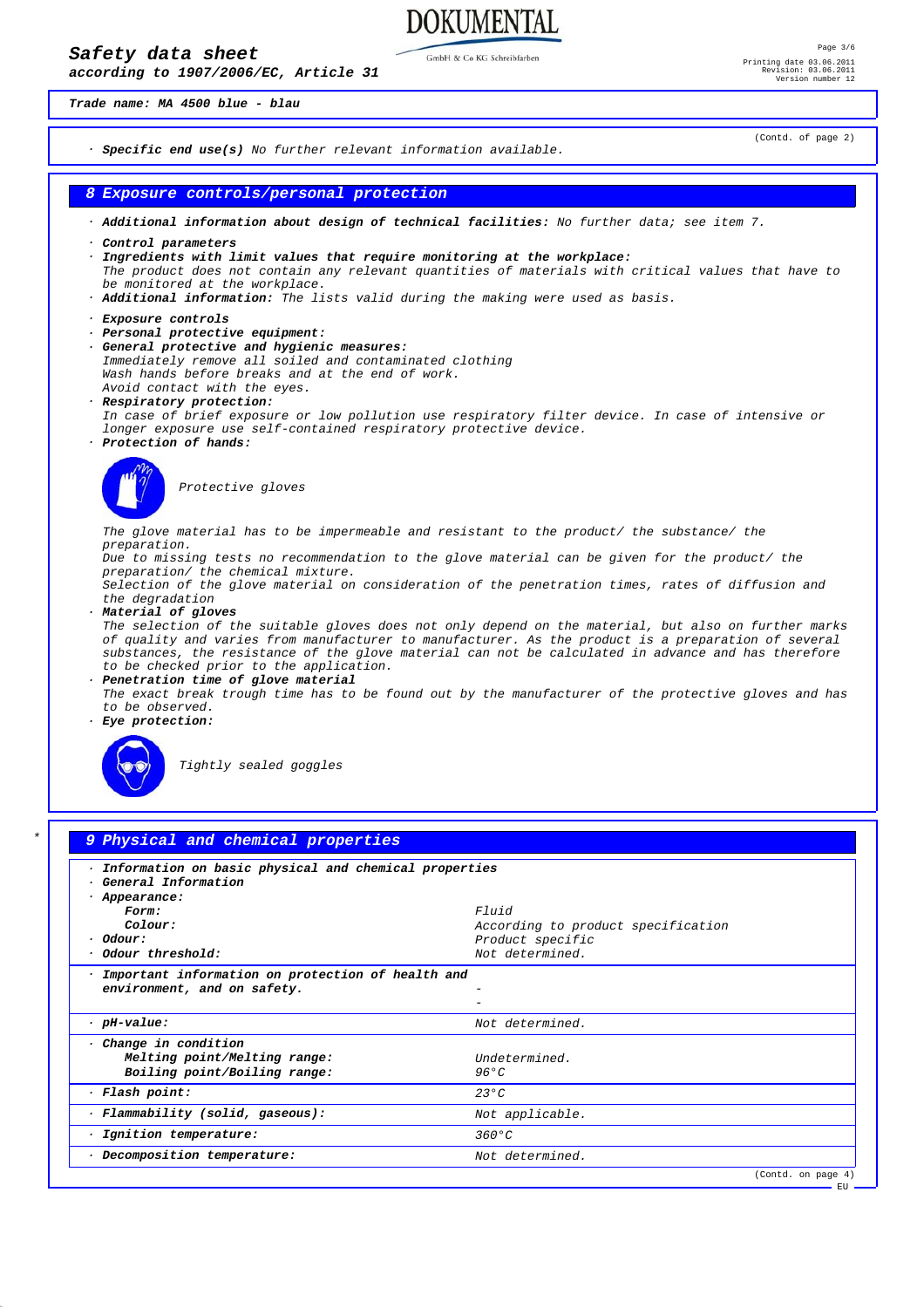GmbH & Co KG Schreibfarben

### *Safety data sheet*

*according to 1907/2006/EC, Article 31*

*Trade name: MA 4500 blue - blau*

|                                            | (Contd. of page 3)                                                                             |
|--------------------------------------------|------------------------------------------------------------------------------------------------|
| · Self-igniting:                           | Product is not selfigniting.                                                                   |
| Danger of explosion:                       | Product is not explosive. However, formation of<br>explosive air/vapour mixtures are possible. |
| <i>Explosion limits:</i>                   |                                                                                                |
| Lower:                                     | 2,1 Vol %                                                                                      |
| Upper:                                     | 13,5 Vol %                                                                                     |
| · Vapour pressure at 20°C:                 | 19 hPa                                                                                         |
| Density at 20°C:                           | 0,84 $q/cm^3$                                                                                  |
| Relative density                           | Not determined.                                                                                |
| · Vapour density                           | Not determined.                                                                                |
| · Evaporation rate                         | Not determined.                                                                                |
| · Solubility in / Miscibility with         |                                                                                                |
| water:                                     | Not miscible or difficult to mix.                                                              |
| Segregation coefficient (n-octanol/water): | Not determined.                                                                                |
| · Viscosity:                               |                                                                                                |
| Dynamic at 20°C:                           | 4 mPas                                                                                         |
| Kinematic:                                 | Not determined.                                                                                |
| · Solvent content:                         |                                                                                                |
| Organic solvents:                          | 88,3%                                                                                          |
| Solids content:                            | $9,2$ $%$                                                                                      |
| $\cdot$ Other information                  | No further relevant information available.                                                     |

### *10 Stability and reactivity*

- *· Reactivity*
- *· Chemical stability*
- *· Thermal decomposition / conditions to be avoided:*
- *No decomposition if used according to specifications.*
- *· Possibility of hazardous reactions No dangerous reactions known.*
- *· Conditions to avoid No further relevant information available.*
- *· Incompatible materials: No further relevant information available.*
- *· Hazardous decomposition products: No dangerous decomposition products known.*

### *\* 11 Toxicological information*

*· Information on toxicological effects*

- *· Acute toxicity:*
- *· LD/LC50 values relevant for classification:*

| 71-23-8 propan-1-ol |  |                                                                                                                                                                                                                                                                          |
|---------------------|--|--------------------------------------------------------------------------------------------------------------------------------------------------------------------------------------------------------------------------------------------------------------------------|
|                     |  |                                                                                                                                                                                                                                                                          |
|                     |  | $\begin{tabular}{ l l l l } \hline\hline\hline\texttt{Oral} & \texttt{LD50} & \texttt{8000 mg/kg (rat)}\\ \hline \texttt{Dermal} & \texttt{LD50} & \texttt{4000 mg/kg (rab)}\\ \texttt{Inhalative} & \texttt{LC50/4 h} & \texttt{9,8 mg/l (rat)}\\ \hline \end{tabular}$ |
|                     |  |                                                                                                                                                                                                                                                                          |

*· Primary irritant effect:*

- *· on the skin: No irritant effect.*
- *· on the eye: Strong irritant with the danger of severe eye injury.*
- *· Sensitization: No sensitizing effects known.*

*· Additional toxicological information:*

*The product shows the following dangers according to the calculation method of the General EU Classification Guidelines for Preparations as issued in the latest version: Irritant*

### *\* 12 Ecological information*

- *· Toxicity*
- *· Acquatic toxicity: No further relevant information available.*
- *· Persistence and degradability No further relevant information available.*
- *· Behaviour in environmental systems:*
- *· Bioaccumulative potential No further relevant information available.*
- *· Mobility in soil No further relevant information available.*
- *· Additional ecological information:*
- *· General notes:*

*Water hazard class 2 (German Regulation) (Self-assessment): hazardous for water Do not allow product to reach ground water, water course or sewage system. Danger to drinking water if even small quantities leak into the ground.*

(Contd. on page 5) . RU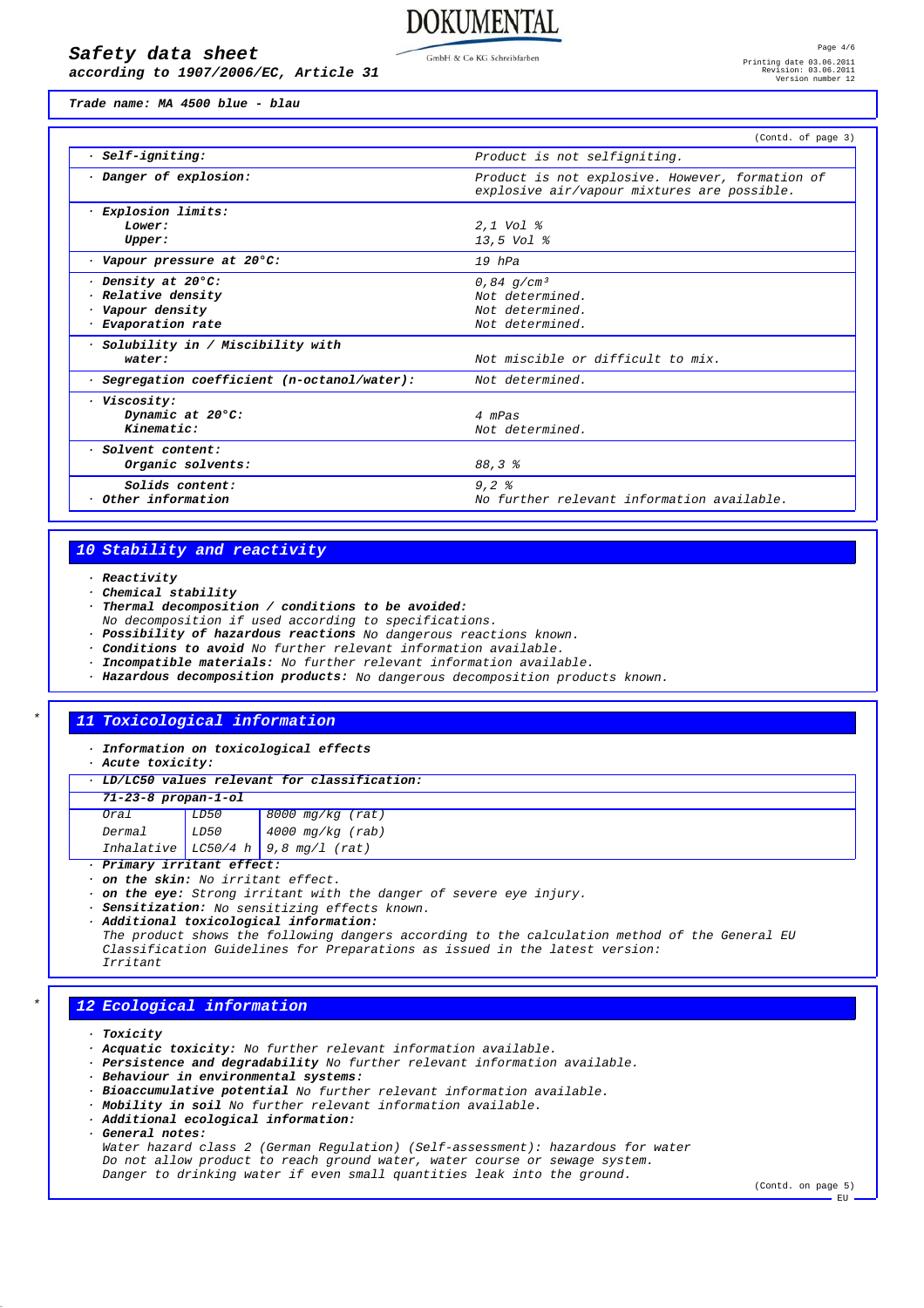### *Safety data sheet*

*according to 1907/2006/EC, Article 31*

GmbH & Co KG Schreibfarben

**DOKUMENTAL** 

*Trade name: MA 4500 blue - blau*

### *· Results of PBT and vPvB assessment*

- *· PBT: Not applicable.*
- *· vPvB: Not applicable.*
- *· Other adverse effects No further relevant information available.*

### *13 Disposal considerations*

## *· Waste treatment methods*

*· Recommendation*

*Must not be disposed together with household garbage. Do not allow product to reach sewage system.*

| European waste catalogue |                                                                                                   |  |
|--------------------------|---------------------------------------------------------------------------------------------------|--|
|                          | 08 00 00 WASTES FROM THE MANUFACTURE, FORMULATION, SUPPLY AND USE (MFSU) OF COATINGS (PAINTS,     |  |
|                          | VARNISHES AND VITREOUS ENAMELS), ADHESIVES, SEALANTS AND PRINTING INKS                            |  |
|                          | 08 01 00 wastes from MFSU and removal of paint and varnish                                        |  |
|                          | 08 01 13* Sludges from paint or varnish containing organic solvents or other dangerous substances |  |

*· Uncleaned packaging:*

*· Recommendation: Disposal must be made according to official regulations.*

| · Land transport ADR/RID (cross-border)   |                           |
|-------------------------------------------|---------------------------|
|                                           |                           |
|                                           |                           |
|                                           |                           |
|                                           |                           |
| · ADR/RID class:                          | 3 (F1) Flammable liquids. |
| · Danger code (Kemler):<br>$·$ UN-Number: | 30<br>1263                |
| · Packaging group:                        | <b>III</b>                |
| · Hazard label                            | 3                         |
| · UN proper shipping name: 1263 PAINT     |                           |
| $\cdot$ Limited quantities (LQ) $5L$      |                           |
| $\cdot$ Tunnel restriction code $D/E$     |                           |
| · Maritime transport IMDG:                |                           |
|                                           |                           |
|                                           |                           |
|                                           |                           |
|                                           |                           |
|                                           |                           |
| · IMDG Class:                             | $\overline{3}$            |
| · UN Number:                              | 1263                      |
| $·$ Label                                 | 3                         |
| · Packaging group:<br>· EMS Number:       | III                       |
| · Marine pollutant:                       | $F-E$ , $S-E$<br>No       |
| · Proper shipping name:                   | PAINT                     |
|                                           |                           |
| · Air transport ICAO-TI and IATA-DGR:     |                           |
|                                           |                           |
|                                           |                           |
|                                           |                           |
|                                           |                           |
| · ICAO/IATA Class:                        | $\overline{3}$            |
| · UN/ID Number:                           | 1263                      |
| $·$ Label                                 | $\overline{3}$            |
| · Packaging group:                        | III                       |
|                                           | PAINT                     |
| · Proper shipping name:                   |                           |

(Contd. of page 4)